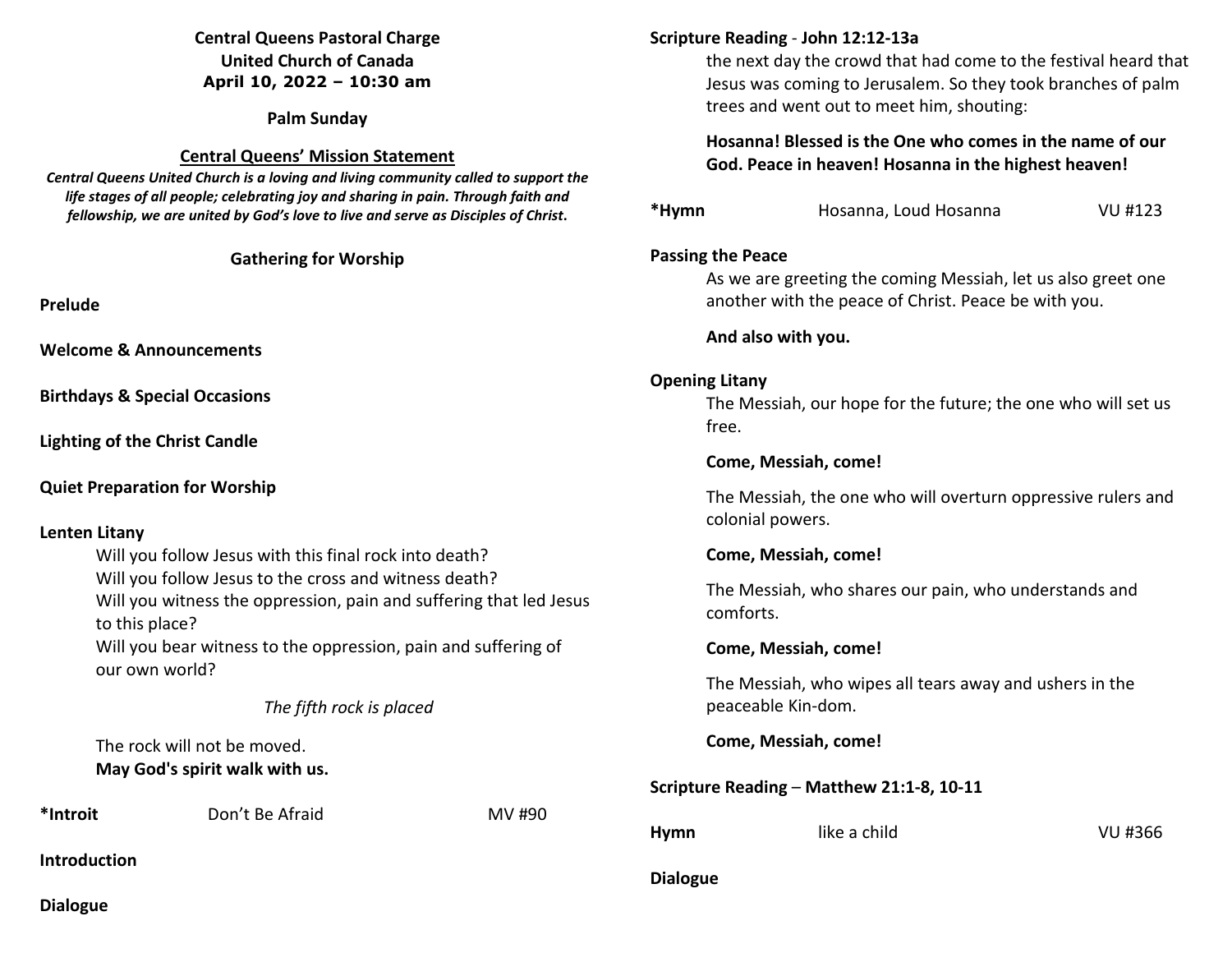| <b>Scripture Reading - Luke 9:40</b>                                                        |                                                                                                                            |                                                                                        | guide us, God, and how we can give to this church, to the wider<br>community, to our family and friends. |                                       |             |
|---------------------------------------------------------------------------------------------|----------------------------------------------------------------------------------------------------------------------------|----------------------------------------------------------------------------------------|----------------------------------------------------------------------------------------------------------|---------------------------------------|-------------|
| *Hymn                                                                                       | Let All Things Now Living                                                                                                  | <b>VU #242</b>                                                                         |                                                                                                          | Our many gifts will now be presented. |             |
| <b>Dialogue</b>                                                                             |                                                                                                                            |                                                                                        | *Presentation of Offering Christ Has No Body Now but Yours MV #171                                       |                                       |             |
| Anthem                                                                                      | "Jesu, Joy of Man's Desiring"                                                                                              | Rachelle Belair                                                                        | *Offertory Prayer                                                                                        |                                       | (Chorus)    |
| <b>Litany of Confession</b><br>In the confusion of voices, wondering who to believe,        |                                                                                                                            |                                                                                        | Scripture Reading - Mark 11:12-19                                                                        |                                       |             |
| forgive us, God, where we believe the worst in others.                                      |                                                                                                                            |                                                                                        | <b>Dialogue</b>                                                                                          |                                       |             |
|                                                                                             | When we are weary and concerned,                                                                                           |                                                                                        | Hymn                                                                                                     | Stay with Me                          | VU #950 x 3 |
|                                                                                             | forgive us, God, when we spread mistrust.                                                                                  |                                                                                        |                                                                                                          |                                       |             |
|                                                                                             | When we hear rumors,                                                                                                       |                                                                                        | <b>Story Telling</b>                                                                                     |                                       |             |
|                                                                                             | forgive us, God, when we are content with half-truths.                                                                     |                                                                                        | <b>Prayers of Thanksgiving and Intercession</b>                                                          |                                       |             |
|                                                                                             | When doubts come crashing down,                                                                                            | Lord's Prayer                                                                          |                                                                                                          |                                       |             |
|                                                                                             | give us peace, even in the confusion of faith.                                                                             |                                                                                        |                                                                                                          |                                       |             |
| Give us grace, even in the confusion of voices.                                             |                                                                                                                            |                                                                                        | <b>Litany of Blessing</b><br>We watch and we pray in this holiest of weeks.                              |                                       |             |
| Give us hope, even in the confusion of fear. Amen.                                          |                                                                                                                            |                                                                                        | With open hands, we wait on you, O God.                                                                  |                                       |             |
| *Hymn                                                                                       | Wait for the Lord                                                                                                          | <b>VU #22</b>                                                                          | We received your incredible blessing of loving presence.                                                 |                                       |             |
| Scripture Reading - Matthew 22:34-40                                                        |                                                                                                                            |                                                                                        | With open hearts, we receive you, O God.                                                                 |                                       |             |
| <b>Dialogue</b>                                                                             |                                                                                                                            |                                                                                        | *Choral Benediction                                                                                      | Peace Be With You                     | MV #215     |
| <b>Offertory Litany</b><br>In times of stress, in times of worry, we don't know what to do. |                                                                                                                            | Liturgy adapted from Loraine Mackenzie Shepherd, Augustine U.C.,<br>Winnipeg, Manitoba |                                                                                                          |                                       |             |
| God, give us the courage to stay present with you and with our<br>loved ones.               |                                                                                                                            |                                                                                        | <b>Postlude</b><br>* Please stand as you are able                                                        |                                       |             |
|                                                                                             | In times of need within this world and this community, we feel<br>overwhelmed. In times of abundance, in times of poverty, |                                                                                        |                                                                                                          |                                       |             |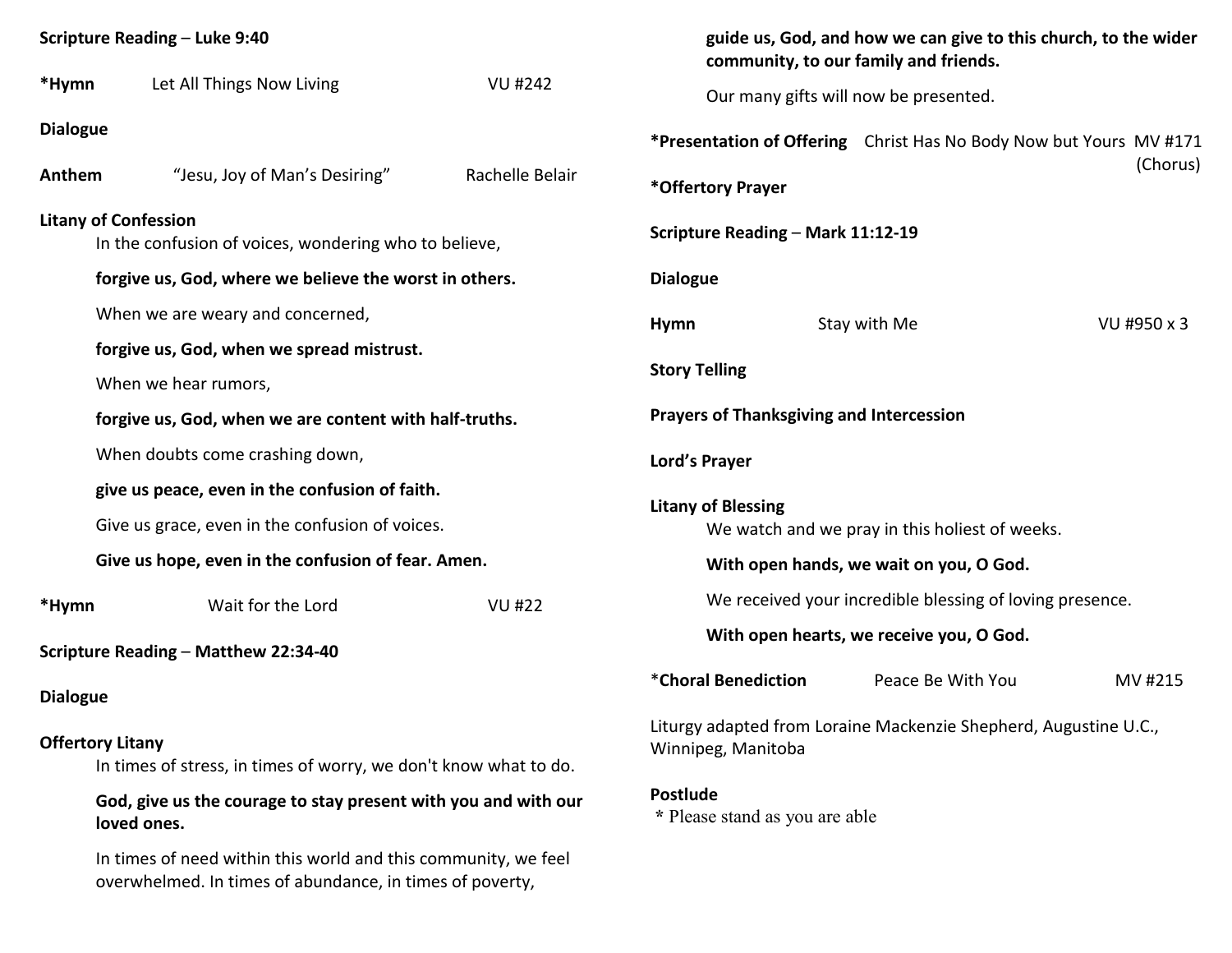| <b>Ministers</b>          | All of us                     | In-Church Services: At the recent meeting of the Official                 |  |  |
|---------------------------|-------------------------------|---------------------------------------------------------------------------|--|--|
| <b>Clergy</b>             | <b>Rev Greg Davis</b>         | been decided that registration is no longer required. Ma                  |  |  |
| <b>Office Hours</b>       | Tuesday, Wednesday & Thursday | required.                                                                 |  |  |
|                           | $9$ am $-12$ pm               |                                                                           |  |  |
| Office Phone              | 902-964-2291                  | Official Board Meeting - The Official Board will be meet                  |  |  |
| Email<br>minister@cquc.ca |                               | April 24 <sup>th</sup> , following the worship service. The agenda iter   |  |  |
| <b>Ministry of Music</b>  | <b>Kirk Neville</b>           | protocols. All are welcome to attend.                                     |  |  |
| Website                   | https://cquc.ca/index.htm     | <b>E-Transfers</b> – Central Queens United Church is set up to            |  |  |
| Phone                     | 902-786-9222                  | Transfers. If you wish to give your offerings through E-Tr.               |  |  |
| Email                     | nevillejk@hotmail.com         | send via email to veldabertram@gmail.com.                                 |  |  |
| <b>Church Office</b>      |                               | Rosewood Services are held the third Thursday of every                    |  |  |
| Office Hours              | Wednesday & Thursday          | will be leading the service on Thursday, April 21 <sup>st</sup> , at 2 pr |  |  |
|                           | $9 am - 12 pm$                |                                                                           |  |  |
| Phone                     | 902-964-2221                  | Scent-Free - "No scents makes good sense." Recognizing                    |  |  |
| Email                     | office@cquc.ca                | our church attendees have sensitivity and/or allergic rea                 |  |  |
|                           |                               | fragrant products. Thank you for your cooperation so that                 |  |  |

**A Warm Welcome to All** – We are delighted you've joined us. May God's word today strengthen your faith, inspire curiosity and learning, and motivate your service of others. All are welcome.

**Today's Bulletins** are placed in loving memory of Martha Carver. Lovingly remembered by Walter & Pat Carver and family.

Bulletins are also placed in loving memory of Archie Vickerson. Lovingly remembered by Walter & Pat Carver and family.

#### **Easter Services** –

Good Friday – April 15<sup>th</sup> at 10:30 am Sunrise Service – April 17<sup>th</sup> at 6:30 am Easter Service with Communion – April 17<sup>th</sup> at 10:30 am

#### **Life and Work of Our Church**

**Greg's Office Hours:** Tuesday, Wednesday and Thursday from 9 am – 12 pm. If anyone is in the hospital or would like a visit from Greg, please call him at 902-964-2291. If you wish to meet with Greg outside the scheduled hours, please call 902-964-2291 or email minister@cquc.ca for an appointment.

**Board, it has** sks are still

**Orginal Board Board Board Board Board Executers** n will be COVID

**E-Transfers** – Central Queens United Church is set up to accept Eansfer, please

month. Greg will be leading the service on Thursday, April 21 $^{\rm st}$ , at 2 pm.

that some of ctions to various at everyone can attend our church.

**FundScrip** – The next order date will be Sunday, April 17<sup>th</sup>. You can reach Janet Howes by email (jhowes1969@gmail.com) or by phone or text (902-393-1527). E-transfers accepted.

**Pop Can Pull Tabs** – Remember your pull tabs!! George Mason is collecting pop can pull tabs when are then given to the Daughters of the Nile women's organization. The funds go to the Shriners Hospital in Montreal where they are used to buy reading materials for children in the hospital. Your can tab collections can be dropped off here at the church. Thank you.

**Weekly Bulletins** can be sponsored by you in celebration or remembrance of a loved one. There is a signup sheet on the table at the back of the sanctuary. Cost is \$20.00.